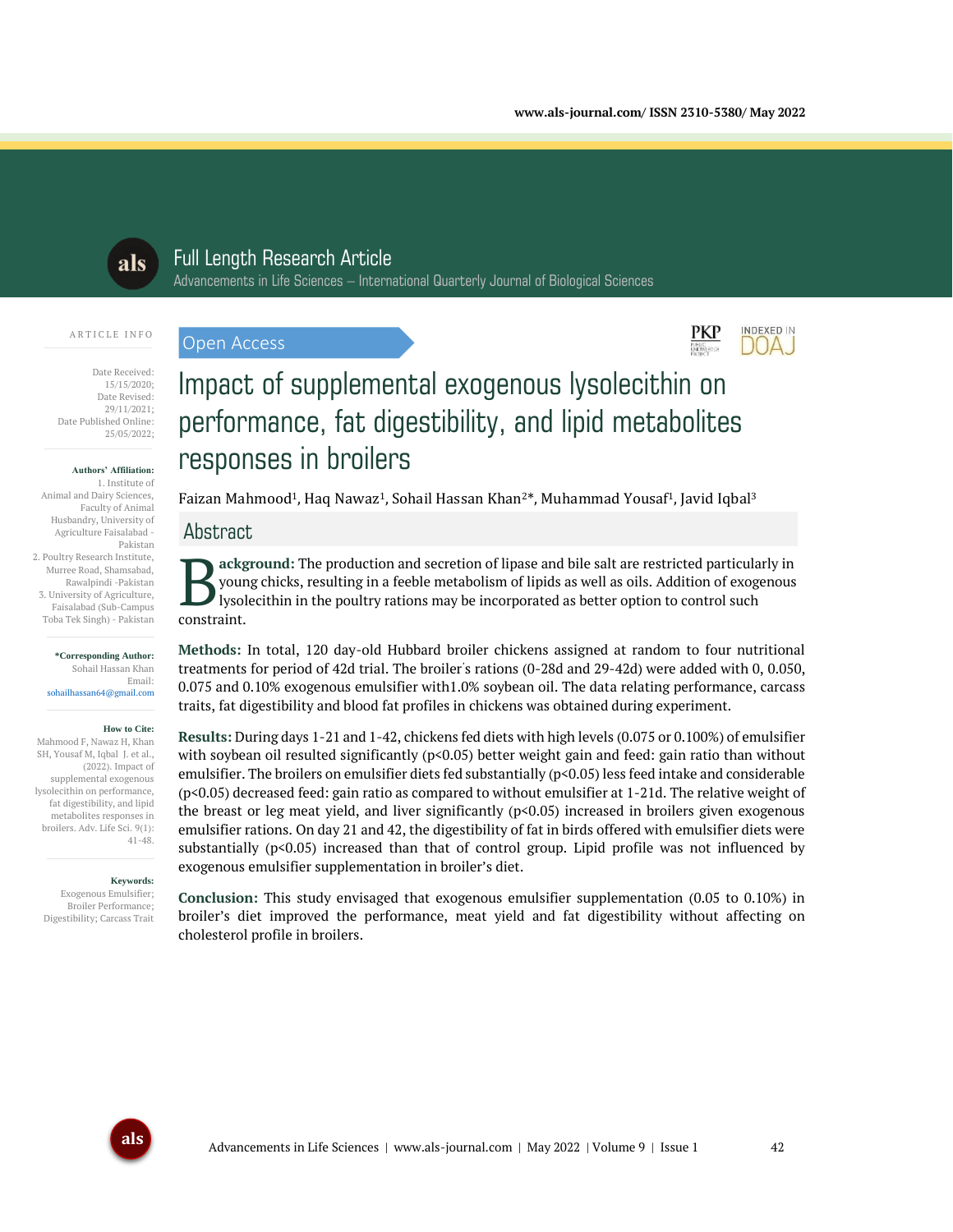You're reading

## Introduction

Viable broilers possess a crouch yield cycle and enormous obligation for energy. Thus, the need to include fats or oils in the broiler's ration is unavoidable. Lipids and vegetable oils have maximum energy level amongst nutrients as well as mostly supply the calories density for poultry [1]. Literature showed that addition of lipids and oils in poultry diet be able to enhance the performance of growth as well as assist toward accomplish production values in commercial broilers [2]. Presently, employ of various basis of lipid, for instance vegetable oils (canola oil, soybean oil, corn oil, and sunflower oil), fat of black soldier fly larvae, and animal fat, are regular energy-based ingredients in poultry diets [3, 4]. The chemical process of fat in dayold broiler altered noticeably, from egg yolk-based fat provide to the source of external carbohydrate-based diet [2]. Though, production & secretion of lipase enzyme as well as bile salt be restricted particularly in newly hatched chicks, resulting in meager metabolism of fats and oils [5]. Supplementation of lysolecithin in the poultry rations may be employed as an appropriate mode to eradicate such constraint.

Lysolecithin is a usual fat like material [phospholipid namely lysophosphatidylcholine (19-21%), phosphatidylethanolamine (8-20%) and phosphatidylinositol (20-21%)] exist in numerous food substances, like whole grain, soyabean, and yolk of egg [6]. Moreover, lysolecithin as a main energy supplier, as well play an important role as an emulsifier through fortifying or connecting phospholipid fragments [7]. Emulsifiers comprise hydrophilic and hydrophobic particles that may circulate oil globules equally in the emulsion. Under these circumstances, emulsifiers may boost up the metabolism of fats [8].

According to Food and Drug Administration, USA, lysolecithin as emulsifier has been accepted as protected commodity for human use. Similarly, as per European Union under the number EE322, this product has also been documented as food supplement [9]. Though physiological aspects of emulsifying action have already been demonstrated but its impact on production remain questionable. Previous studies showed that specific impacts on consumption and nutrients digestibility in broilers [10] and rabbits [11] with the supplementation of lecithin as emulsifier. Studies exploring impact of lysolecithin on bird's growth performance are meager as well as inadequate.

Addition of emulsifiers in poultry ration with fat from vegetable source was recently documented to improve overall performance, energy digestibility as well as meat quality in broilers [12]. Similarly, Abbas and coworkers [13] observed that dietary supplementation of fat emulsifier, increased overall body weight and fat digestibility in broiler chicks. However, Cantor and coworkers [14] tested soybean-lecithin (emulsifier) as an alternate of mixed vegetable-animal fat in broiler rations. They reported that two levels of this emulsifier (2.5 and 5.0%) did not show significant effect on finished body weight, feed consumption and feed: gain ratio.

Therefore, the objective of this trial was to investigate the potential of lysolecithin (Lipidol® ) with respect to improve the utilization of soybean oil in broilers regarding overall performance, meat yield, fat digestibility and blood cholesterol profile.

## Methods

## **Investigational Chicks and Management**

A total 120, day-old broilers having  $46.0$  g $\pm 3$ g average body weight were procured from a local hatchery. The trial was carried out with the permission of the Animal Welfare and Ethics Committee, University of Agriculture, Faisalabad, Pakistan. Birds were distributed at random into 12 apportioned floor pens (each  $10' \times 15'$ ) each containing 10 birds and three pens as replicates/ treatment following a completely randomized design. Chicks were given with *ad libitum* approach to diet and drinking water. Health protection and supervision of broiler chicks followed to the established guiding principle [15]. These chicks were reared under accepted temperature schedule, that steadily reduced from 32 degree to 24 degree centigrade within 23L: 1D cycle.

## **Broiler Rations**

There were 2-stages rationing schedule, from 1 to 21 days (starter ration) and from 22 to 42 days (finisher ration). These rations were prepared following the recommendations of National Research Council [16]. First stage rations contained metabolizable energy 2780 Kcal/kg and crude protein 20% whereas second-stage rations hold metabolizable energy 2880 Kcal/kg and crude protein 18%. Both stages rations of broiler chicks were added with 0, or 0.050, 0.075 and 0.10% exogenous emulsifier product (Lipidol® contains lysolecithin, Easybio Co., Korea) with1.0% soybean oil. Table-1 showed the layout of rations used in experiment for broiler chicks.

## **Variables studied**

The record of broiler's performance including body weight gain (BWG), feed consumption and feed: gain ratio was collected at 2-week periods. Data of mortality was also noted throughout study. Broilers were examined two times every day and dead birds' weight were considered to regulate for feed intake. Feed: gain ratio was workout as the ratio of grams of diet to grams of BWG.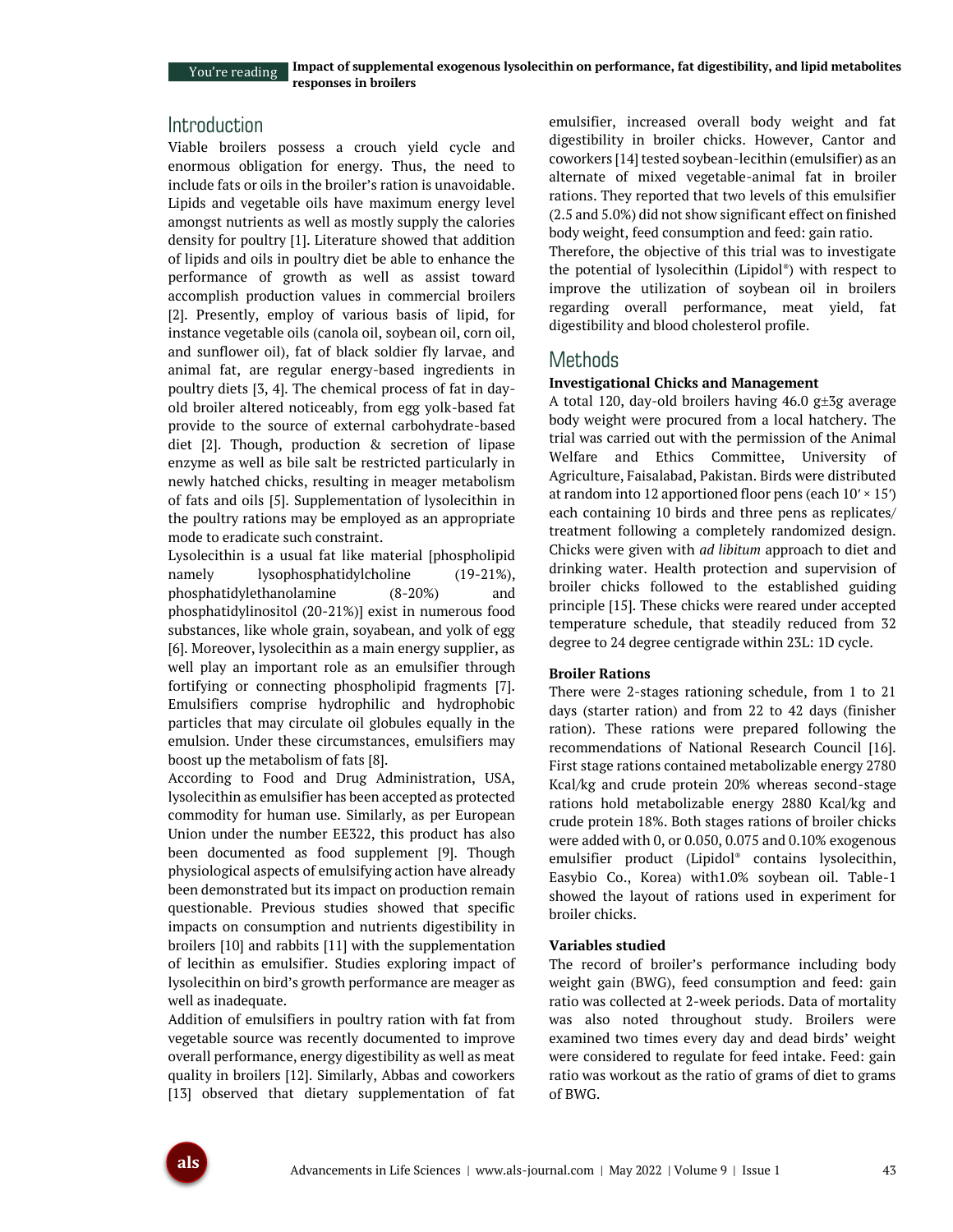On last day of experiment, six broiler chicks from each treatment were sacrificed to examine broilers carcass characteristics (dressing percentage, breast meat yield, legs meat yield, wings meat yield, abdominal fat pad, intestinal weight, liver weight, heart weight, gizzard weight as well as shanks weight).

| <b>Ingredients</b>             | $0-28d$  | 29-42 d  |
|--------------------------------|----------|----------|
| Corn                           | 500.00   | 600.00   |
| Rice broken                    | 50.00    |          |
| Corn gluten meal (60%)         | 20.00    | 20.00    |
| Canola meal                    | 80.00    | 64.00    |
| Soybean meal (47.5%)           | 300.00   | 240.00   |
| Vegetable oil                  |          | 30.00    |
| Molasses                       | 30.00    | 30.00    |
| Marble chips                   | 5.00     | 5.00     |
| Dicalcium Phosphate            | 10.00    | 5.00     |
| Vitamin premix <sup>1</sup>    | 2.00     | 2.00     |
| Trace mineral mix <sup>2</sup> | 1.00     | 1.00     |
| Choline Cl (60%) <sup>3</sup>  | 1.00     | 1.00     |
| L-Lys HCl (98%)                | 1.00     | 2.00     |
| Total                          | 1.000.00 | 1.000.00 |
| Analyses                       |          |          |
| ME, kcal/kg                    | 2895.65  | 3155.90  |
| CP, %                          | 22.80    | 20.13    |
| CF, %                          | 3.75     | 3.39     |
| Ash, %                         | 7.17     | 6.39     |
| Available Phosphorus (%)       | 0.40     | 0.40     |
| Lysine, %                      | 1.27     | 1.08     |
| Methionine, %                  | 0.50     | 0.42     |
| Met + $Cys$ , %                | 0.84     | 0.72     |
| Sodium, %                      | 0.21     | 0.21     |
| Chloride, %                    | 0.28     | 0.29     |
| Lino, %                        | 1.16     | 3.04     |

**Table 1:** Composition (%) and calculated nutrient content of basal rations.

A digestibility trial was conducted on 19-21d as well as 40-42d old (2 broiler chicks from each replicate). Celite (source of Acid Insoluble Ash) was incorporated in broilers ration at the rate of one percent then offered to experimental chicks. The acceptation duration of 3d was offered to chicks. Birds were placed on polythene sheets for collection of fecal samples Fecal samples were composited replicate wise and were kept at  $-10^{\circ}$ C till analyzed for determination of nutrient digestibility i.e. ether extract as described by AOAC [17]. Digestibility was worked out through the formula as given below.

Digestibility (%) =  $100 - {100}(\frac{\text{marker in ratio}}{\text{marker in feces}} \times \frac{\text{nutrient in feces}}{\text{nutrient in ratio}})$ nutrient in ration<sup>)</sup>}

At the end of trial, samples of blood were obtained from nine birds as per treatment to explore blood serum cholesterol, triglyceride, high-density lipoprotein (HDL) and low density lipoprotein (LDL). The bird's blood was assembled in a test tube to attain serum. These assembled blood samples were centrifuged at 3000g for ten minutes then serum was poured into autoclaved vials then preserved at  $-20^{\circ}$ C for determining of cholesterol. Serum cholesterol, triglyceride, HDL and LDL were determined through employing diagnostic kits (Sigma Diagnostics, Catalog No. 352, Sigma Chemical

Co., St. Louis, MO 63178-9916) as well as equipment i.e., spectrophotometer.

#### **Analytical process**

The recorded information was examined through applying the SPSS version 11 for analytical procedure. The p-value  $(0.05)$  was measured a substantial variation within all treatments then evaluation of means was done applying Duncan's Multiple Range Test [18].

## **Results**

### **Performance parameters**

Table 2 showed an impact of exogenous emulsifier on growth performance. At starting stage (0 to 21d) as well as overall period (0 to 42d) of chickens given diets at high levels (0.075 or 0.100%) of emulsifier with soybean oil resulted substantially  $(p<0.05)$  better body weight gain as well as feed: gain ratio than without emulsifier. These results showed that chickens fed less ( $p$ <0.05) feed consumption resulted in better (p<0.05) feed: gain ratio than that of without emulsifier at starting stage. However, BWG, feed consumption as well as feed: gain ratio remained unaffected (p>0.05) among different treatments from days 22-42 (growing stage). Furthermore, feed intake did not affect among the various treatments during the overall phase.

#### **Carcass characteristics**

Exogenous emulsifier addition exhibited did not affect (p>0.05) on relative weights of dressing percentage, wing meat yield, abdominal fat pad, intestine, gizzard, heart, and shank (Table 3). However, the relative weight of the breast meat, leg meat yield as well as liver increased (p<0.05) in chicks given exogenous emulsifier diets (Table 3).

#### **Fat digestibility**

On day 21 and 42, the digestibility of ether extract (EE) in birds given emulsifier diets were enhanced (p<0.05) than without emulsifier group (Table 4).

#### **Blood lipid profile**

Serum cholesterol, triglyceride, HDL as well as LDL contents did not affect with exogenous emulsifier included in broiler's diet (Table 5).

## **Discussion**

In recent years, the price of cereal grains (as energy source) is continuing to increase due to which the insertion of lipid in broiler ration preparations has developed into well known. Though, only endogenous emulsifiers may not be maintained suitable lipid metabolism in birds [19]. However, exogenous emulsifiers are proficient for increasing lipid metabolis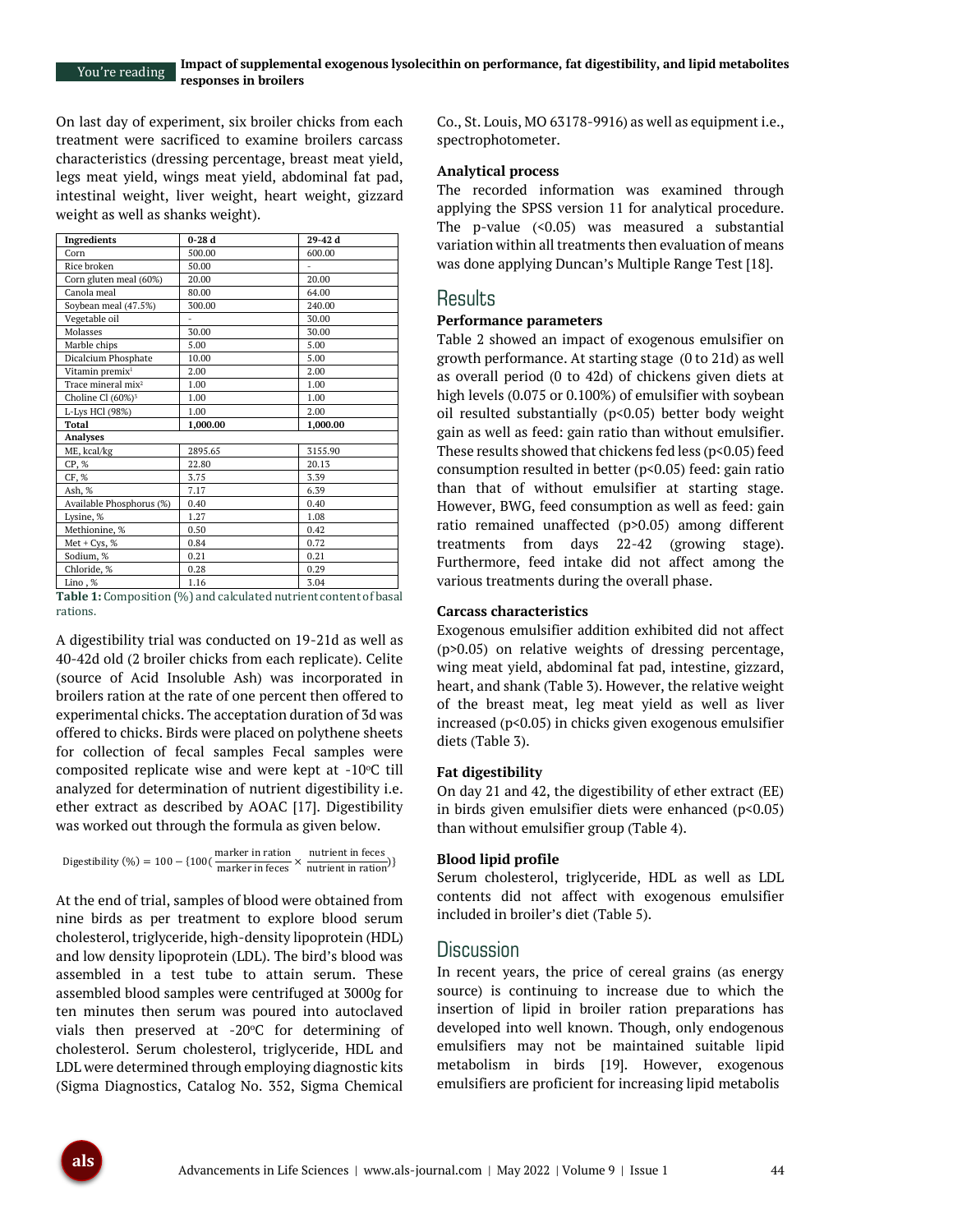#### **Impact of supplemental exogenous lysolecithin on performance, fat digestibility, and lipid metabolites responses in broilers** You're reading

|                   | Body weight gain (g)  |         |                     | Feed intake (g)      |         |         | <b>Feed:gain ratio</b> |       |                      |
|-------------------|-----------------------|---------|---------------------|----------------------|---------|---------|------------------------|-------|----------------------|
| <b>Treatments</b> | $0-21d$<br>$22 - 42d$ | $0-42d$ | $0 - 21d$           | $22 - 42d$           | $0-42d$ | $0-21d$ | $22 - 42d$             | 0-42d |                      |
| Control           | 830.11 <sup>a</sup>   | 1502.7  | $2272.8^{\circ}$    | 1215.93 <sup>a</sup> | 2699.3  | 3931.9  | 1.46a                  | 1.79  | 1.72 <sup>a</sup>    |
| 0.050%            | 804.66 <sup>a</sup>   | 1641.6  | $2446.3^{ab}$       | 1075.95 <sup>b</sup> | 2828.2  | 3904.1  | $1.33^{ab}$            | 1.72  | $1.59$ <sup>ab</sup> |
| 0.075%            | 901.44 <sup>b</sup>   | 1609.7  | 2534.4 <sup>b</sup> | 1099.66 <sup>b</sup> | 2728.3  | 3732.3  | 1.22 <sup>b</sup>      | 1.69  | 1.47 <sup>b</sup>    |
| 0.100%            | 865.55 <sup>ab</sup>  | 1499.2  | 2364.7ab            | 1089.75 <sup>b</sup> | 2733.3  | 3823.06 | 1.26 <sup>b</sup>      | 1.82  | $1.61^{ab}$          |
| <b>SEM</b>        | 18.31                 | 26.78   | 39.13               | 26.54                | 39.09   | 53.61   | 0.025                  | 0.05  | 0.03                 |

a-bMeans with different letters in column differ significantly ( $p \, \text{m}$  0.05)

SEM = Standard error mean

**Table 2:** Average body weight gain (g), feed intake (g) and feed: gain ratio per bird fed diets containing various levels of exogenous emulsifier and 1% soybean oil during different phases.

| <b>Parameters</b>   |                    | <b>SEM</b>         |                    |                   |      |
|---------------------|--------------------|--------------------|--------------------|-------------------|------|
| (%)                 | Control            | 0.050%             | 0.075%             | 0.100%            |      |
| Dressing percentage | 60.42              | 59.61              | 62.55              | 61.43             | 3.51 |
| Breast meat yield   | 39.28 <sup>b</sup> | 41.39 <sup>a</sup> | 41.89ª             | $41.25^a$         | 2.38 |
| Legs meat yield     | 15.19 <sup>b</sup> | 16.76 <sup>a</sup> | 16.62 <sup>a</sup> | 16.34a            | 1.63 |
| Wings meat yield    | 9.73               | 9.71               | 9.29               | 9.73              | 0.74 |
| Abdominal fat pad   | 1.75               | 1.71               | 1.70               | 1.68              | 0.25 |
| Intestinal weight   | 5.40               | 5.66               | 4.95               | 5.99              | 0.60 |
| Liver weight        | 2.04 <sup>b</sup>  | 2.49a              | 2.55 <sup>a</sup>  | 2.61 <sup>a</sup> | 0.43 |
| Heart weight        | 0.43               | 0.52               | 0.49               | 0.46              | 0.12 |
| Gizzard weight      | 1.95               | 1.86               | 2.08               | 1.87              | 0.31 |
| Shank weight        | 4.86               | 4.59               | 4.63               | 4.70              | 0.67 |

a-bMeans sharing similar superscripts in a row are statistically non-significant (P>0.05)

#### SEM = Standard error mean

**Table 3:** Average values of relative dressing percentage, meat yields, abdominal fat pad and different organ weights (g organ wt. /100g body wt.) of birds fed diets containing various levels of exogenous emulsifier and 1.0% soybean oil during cumulative phase (0- 42 days).

| Parameter                                                                                     |                    | <b>SEM</b>      |                    |                    |      |  |  |  |
|-----------------------------------------------------------------------------------------------|--------------------|-----------------|--------------------|--------------------|------|--|--|--|
|                                                                                               | Control            | 0.050%          | 0.075%             | 0.10%              |      |  |  |  |
| $1-21d$                                                                                       |                    |                 |                    |                    |      |  |  |  |
| Digestibility (%)                                                                             | 71.61 <sup>b</sup> | $78.55^{\circ}$ | 79.09 <sup>a</sup> | 78.90 <sup>a</sup> | 2.15 |  |  |  |
| $40 - 42d$                                                                                    |                    |                 |                    |                    |      |  |  |  |
| Digestibility (%)                                                                             | 75.22 <sup>b</sup> | 82.59ª          | 84.90 <sup>a</sup> | 85.09 <sup>a</sup> | 4.69 |  |  |  |
| $-1.9$<br>$\sim$ $\sim$<br>$\sim$<br>$\sim$ $\sim$ $\sim$ $\sim$ $\sim$ $\sim$<br>$\sim$<br>. |                    |                 |                    |                    |      |  |  |  |

a-bMeans sharing similar superscripts in a row are statistically non-significant (P>0.05)

SEM = Standard error mean

**Table 4:** Average fat digestibility per bird fed diets containing various exogenous emulsifier levels and 1.0% soybean oil (during 19- 21 and 40-42 days of age).

| <b>Parameters</b> | <b>Treatments</b> | <b>SEM</b> |        |        |      |
|-------------------|-------------------|------------|--------|--------|------|
| (mg/dL)           | Control           | 0.050%     | 0.075% | 0.100% |      |
| Cholesterol       | 158.0             | 141.33     | 147.33 | 158.33 | 9.85 |
| Triglycerides     | 114.33            | 114.00     | 123.67 | 104.00 | 6.99 |
| <b>HDL</b>        | 49.67             | 48.33      | 48.33  | 47.67  | 2.36 |
| <b>LDL</b>        | 85.67             | 77.00      | 101.33 | 89.67  | 5.15 |

HDL: High density lipoprotein; LDL: Low density lipoprotein

SEM = Standard error mean

**Table 5:** Average values of cholesterol, triglycerides, HDL and LDL per bird fed diets containing various exogenous emulsifier levels and 1.0% soybean oil during cumulative phase (0-42 days).

-m then supporting/increasing broiler's performance given low caloric ration [20]. Results of current trial were similar with findings of recent study [21] which elucidated that during 0-19d, the broilers fed diets containing 0.1 or 0.2% exogenous emulsifier showed significantly improved BWG. Moreover, feed: gain ratio also improved in broilers fed diet containing 0.1% emulsifier. Recently, Wealleans and coworkers [22] employed particulars from a great fundamental record to explain regarding lysolecithin supplementation with 0.0125% or more in broiler rations may perhaps constantly increase broiler performance over scope of husbandry circumstances, basal grains as well as lipid origin. In another study, dietary supplementation of

exogenous emulsifier (lysophosphatidylcholine, 0.1%) in rations of broilers increased BWG as well as improved feed: gain ratio (i.e. 5.9%) values during 0-42d of age [10]. Likewise, more recent studies [23-26] found advancement in BWG and better feed: gain ratio by supplementation of emulsifiers (0.025 to 0.100%) in rations of broiler and duck. Better bird's performance adding emulsifier possibly recognized to the better lipid digestibility that may be increased growth of chicks proceeding to superior effectiveness of ration consumption. Addition of exogenous emulsifier apparently increased lipid consumption to little birds owing to less lipase concentration constraint the digestion and intestinal absorption of lipid in little chicks [27]. Such results could be accredited to the activity of lysolecithin as lipid emulsifier that alongwith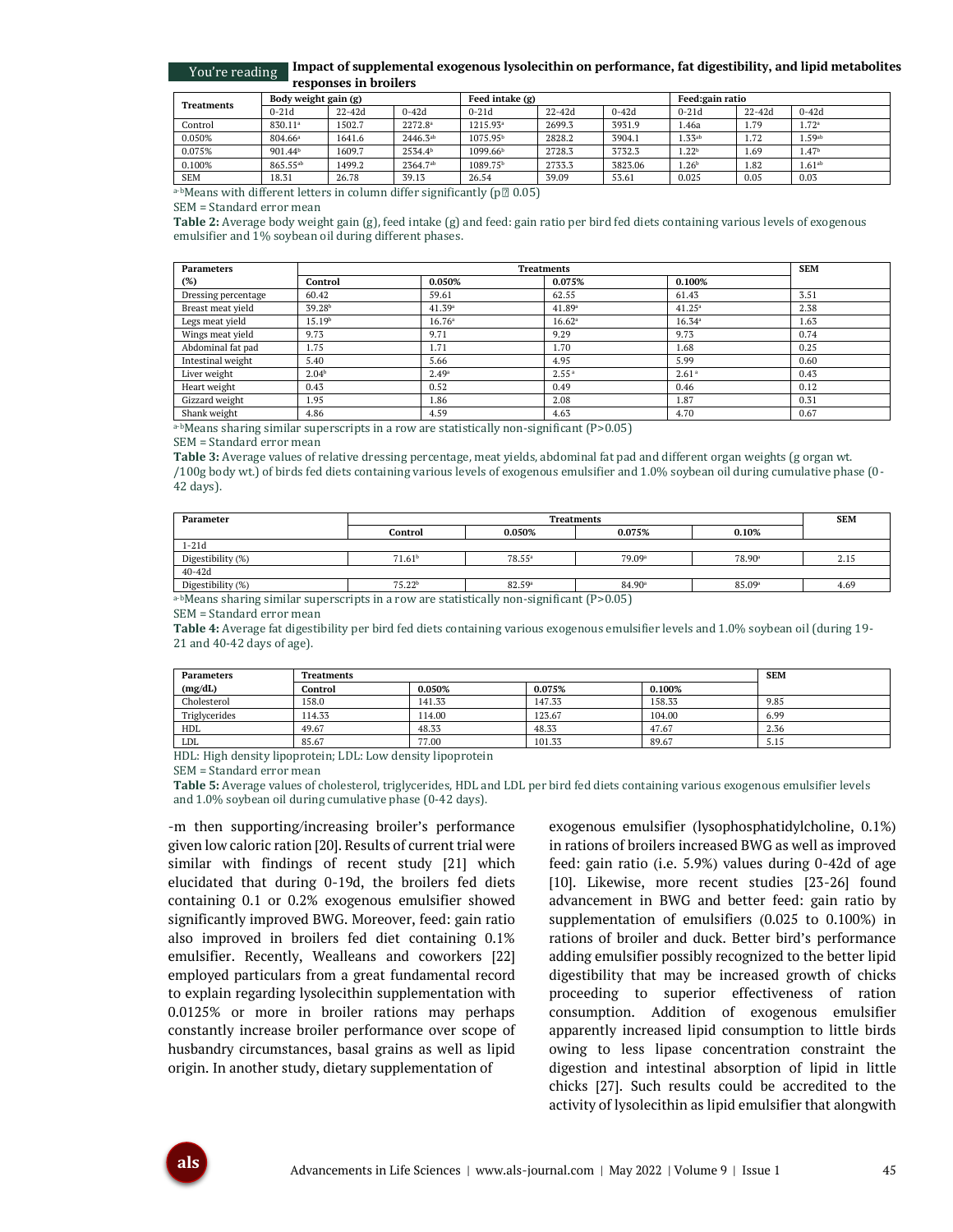enhanced hydrolysis of lipids, ends in high concentrations of micelle creation and metabolism of lipids [28]. In contrast, emulsifiers displayed nonsignificant influence on the broilers' production with regard to BWG and feed: gain ratio at both 21 and 35d of age [29]. The conflicting findings in respect of growth performance possibly because of variations in the forms and quantities of nutritional lipid origins like different oil sources of palm, soybean, tallow, poultry fat as well as main constituent of emulsifying agent such as lysophosphatidylcholine, soybean lecithin, glycerylpolyethylene or glycol ricinoleate. In this study, lysolecithin was added as emulsifier to the broiler's diet which efficiently reduced the dimension of lipid droplets or enhanced the dynamic outside area of lipids for enzymatic action [30]. Consequently, lipid droplets are not simply chemically assimilated as well as maintain like indigestible leftovers inside the intestinal region.

In relation to carcass characteristics, two studies [31, 32] indicated so as addition of lysolecithin to broiler rations displayed maximum yield of breast and thigh muscle than control. It is consistent with present study and showed that lysolecithin may increase the distribution of fats within the bird's carcass, thus advancing the feature of muscle. The considerable reducing influence of abdominal fat did not observe in the current trial. The possible reason perhaps the emulsifier modifies the accessibility of fat as well as protein particles in the dissemination in favor of alteration into the muscles instead of abdominal fat accumulation thus ultimately influences fatty acid and amino acid accumulations in the flesh [33]. Although, several aspects can add in the consumption of auxiliary lipid like, constitution of the added lipid, physical appearance of lipid or amount of the emulsifiers [26]. Moreover, emulsifier has also potential of antioxidant and observed the greater oxidative stability of the cooked broiler muscle resulting from birds fed the high emulsifier supplemented diets [34]. In poultry, liver is primary organ implicated to fat digestion and absorption in the body that considers about 95% of a new fatty acid production [20]. Present findings were harmony with the earlier study [35] which explained better liver weight observed through supplementing soy-lecithin as emulsifier to broiler's ration. As a result, increased liver weight probably linked to the fortified fat digestion and absorption in the liver. The trend of fat digestibility increased in broiler chicks offered diets enriched with exogenous emulsifier during starter and finishing phases. Ether extract digestibility is restricted in immature chicks whilst discharge of lipase enzyme is not sufficient. Actually, immature broiler chicks possess little capability for digestion of lipid than grown-up broilers. But, addition of exogenous emulsifier to the rations of broiler chicken

improved lipid metabolism in immature chicks [36]. In present study, the digestibility of fat enhanced at 21d, whereas maximum consumption of fat was recorded in the birds given emulsifiers diets than that of control diet. The similar findings were observed in another study in which utilization of fat increased in birds offered rations supplemented with soy-lecithin as emulsifiers (0.05 to 0.10%) during 19-21 day [20]. Literature indicated that a positive correlation noted between exogenous emulsifier in the broiler's ration as well as ether extract digestibility [37]. Improvement in broiler performance in this trial was owing to enhancing the ether extract digestibility with supplementation of emulsifier. Blood profile is generally linked with physical condition as its values are excellent signals of dietary condition of poultry. This trial showed that there was non-significant effect on serum cholesterol, triglyceride, HDL and LDL contents with addition of emulsification. Preceding research trials on the impact of emulsifiers on serum fat status in meat-type birds are inadequate. Moreover, findings of trials in respect of fat profile with addition of nutritional emulsifier are contradictory. Two studies [38, 39] found in the support of the current study so as to serum cholesterol, triglyceride and HDL- cholesterol contents in birds given with rations including oil from vegetable source or tallow did not influence through emulsifier inclusion i.e. glyceryl polyethylene glycol ricinoleate and lysolicithin. On the contrary, another study showed birds offered to ration consisting 0.05% emulsifier (sodium stearoyl-2 lactylate) recorded lesser serum triglycerides as compared to birds given with high-caloric rations without emulsifier [28].

Supplemental exogenous emulsifier in broiler's ration improved the BWG, feed: gain ratio, yields of leg & breast meat as well as fat digestibility without affecting on cholesterol profile in broilers. Moreover, supplementation of lysolecithin (0.05 to 0.10%) in basal ration included 1.0% soybean oil indicated somewhat better performance as compared to control diet in broilers. Supplemental emulsifiers in altering fat metabolic process in broilers requires to be more inspected.

## Competing interest

The authors certify that they have no conflict of interest to declare in the subject matter or materials discussed in this manuscript.

# Authors' Contribution

FM, HN and MY designed the experiments and supervised the research. SHK and JI participated in the analyses and provided consultation. SHK, HN and FM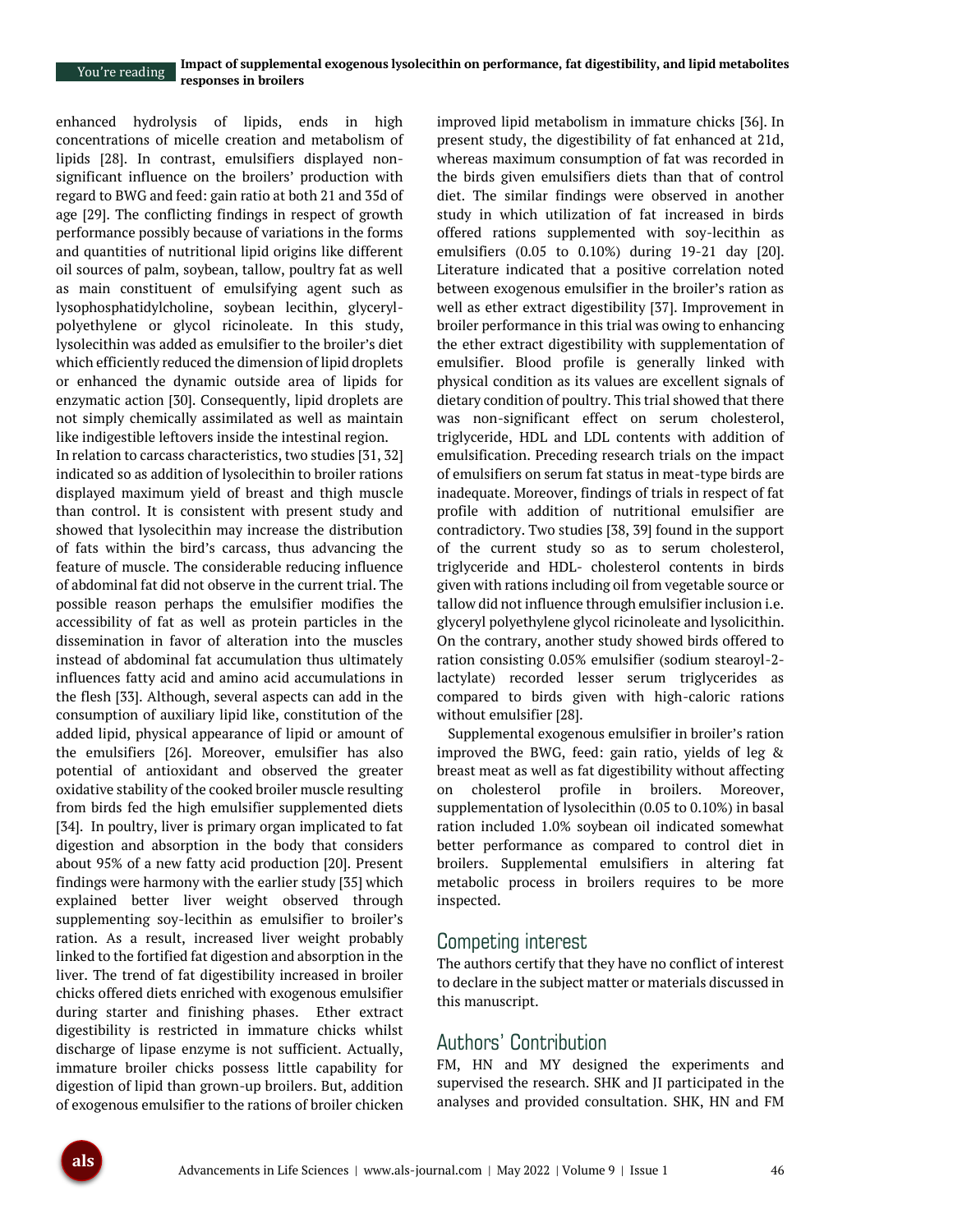wrote the paper. All authors have read and approved the manuscript.

## References

- 1. Leeson S, Summers JD. Commercial poultry nutrition. 3rd ed. Nottingham Univ. Press, Nottingham, UK, (2005).
- 2. Liu X, Yoon SB, Kim IH. Growth performance, nutrient digestibility, blood profiles, excreta microbial counts, meat quality and organ weight on broilers fed with de-oiled lecithin emulsifier. Animals, (2020); 10: 478.
- 3. Schiavone A. Cullere M, DeMarco M, Meneguz M, Biasato I, Bergagna S, Dezzutto D, Gai F, Dabbou S, Gasco L, Zotte AD. Partial or total replacement of soybean oil by black soldier fly larvae (*Hermetiaillucens L*.) fat in broiler diets: Effect on growth performances, feed-choice, blood traits, carcass characteristics and meat quality. Italian Journal of Animal Science, (2017); 16: 93- 100.
- 4. Khan SH. Recent advances in role of insects as alternative protein source in poultry nutrition. Journal of Applied Animal Research, (2018); 46(1): 1144-1157.
- 5. Tancharoenrat P, Ravindran V, Zaefarian F, Ravindran G. Digestion of fat and fatty acids along the gastrointestinal tract of broiler chickens. Poultry Science, (2014); 93: 371-379.
- 6. Alhajj MJ, Montero N, Yarce CJ, Salamanca CH. Lecithins from Vegetable, Land, and Marine Animal Sources and Their Potential Applications for Cosmetic, Food, and Pharmaceutical Sectors. Cosmetics,  $(2020) \cdot 7 \cdot 87$ .
- 7. Kim WT, Shinde P, Chae BJ. Effect of lecithin with or without chitooligosaccharide on the growth performance, nutrient digestibility, blood metabolites and pork quality of finishing pigs. Canadian Journal Animal Science, (2008); 88: 283-292.
- 8. Rovers, M. Saving energy and feed cost with nutritional emulsifier International Poultry Production, (2014); 22: 7-8.
- 9. Machudo AR, de Assis LM, Machodo MIR, de-Souza-Soares LA. Importance of lecithin for encapsulation processes. African Journal of Food Sciences, (2014); 8(4): 176-183.
- 10. Allahyari-Bake S, Jahanian R. Effects of dietary fat source and supplemental lysophosphatidylcholine on performance, immune responses, and ileal nutrient digestibility in broilers fed corn/soybean meal- or corn/wheat/soybean meal-based diets. Poultry Science, (2017); 96:1149-1158.
- 11. Attia YA, El-Hamid AA, De Oliveira MC, Kamel KI, Qota EM, Al-Harthi MA, Sadaka TA. Soya lecithin and season affect the productive performance, nutrient digestibility, and blood constituents of growing rabbits. Journal of Animal Feed Sciences, (2018); 27: 36-43.
- 12. An JS, Yun W, Lee JH, Oh HJ, Kim TH, Cho EA, Kim GM, Kim KH, Lee , SD, Cho JH. Effects of exogenous emulsifier supplementation on growth performance, energy digestibility, and meat quality in broilers. Journal of Animal Science and Technology, (2020); 62(1): 43-51.
- 13. Abbas MT, Arif M, Saeed M, Reyad-ul-ferdous M, Hassan MA, Arain MA, Rehman A. Emulsifier effect on fat utilization in broiler chicken. Asian Journal of Animal and Veterinary Advances, (2016); 11: 158-167.
- 14. Cantor AH, Vargas R, Pescafore AJ, Straw ML, Ford MJ. Influence of crude soybean lecithin as a dietary energy source on growth performance and carcass yield of broilers, Poultry Science, (1997); 76 (Suppl. 1): 109.
- 15. FASS. Guide for the care and use of agricultural animals in research and teaching. 3rd ed. Federation of Animal Science Societies Publ., Savoy, IL, USA, (2005).
- 16. National Research Council. Nutrients requirements of poultry. 9<sup>th</sup> revised Ed. National Academy Press, Washington, D.C. USA, (1994).
- 17. AOAC. Official Methods of Analytical Chemist. 18th ed. Association of Official Analytical Chemists, Gaithersburg, MD, USA, (2011).
- 18. Steel RGD, Torrie JH. Principles and procedures of statistics. Int. Student ed. Tokyo, Japan: McGraw Hill, (1984).
- 19. Serpunja S, Kim IH. The effect of sodium stearoyl-2-lactylate (80%) and tween 20 (20%) supplementation in low-energy density diets on growth performance, nutrient digestibility, meat quality, relative organ weight, serum lipid profiles, and excreta microbiota in broilers. Poultry Science, (2018); 98:269-275.
- 20. Siyal, FA, El-Hack MEA, Alagawany M, Wang C, Wan X, He J, Wang M, Zhang L, Zhong X, Wang T, Dhama K. Effect of soy lecithin on growth performance, nutrient digestibility and hepatic antioxidant parameters of broiler chickens. International Journal of Pharmacology, (2017); 13: 396-402.
- 21. An JS, Yun W, Lee JH, Oh HJ, Kim TH, Cho EA, Kim GM, Kim KH, Lee SD, Cho JH. Effects of exogenous emulsifier supplementation on growth performance, energy digestibility, and meat quality in broilers. Journal of Animal Science and Technology, (2020); 62(1): 43-51.
- 22. Wealleans AL, Jansen M, di Benedetto M. The addition of lysolecithin to broiler diets improves growth performance across fat levels and sources: a meta-analysis of 33 trials. British Poultry Science, (2020); 61(1): 51-56.
- 23. Dabbou S, Schiavone A, Gai F, Martinez S, Madrid J, Hernandez F, Marın ALM, Soglia D, Sartore S, Kalmar ID, Gasco L, Nery J. Effect of dietary globin, a natural emulsifier, on the growth performance and digestive efficiency of broiler chickens. Italian Journal of Animal Science, (2019); 18(1): 530-537.
- 24. Chauhan S, Priyadarshi A, Gautam B, Saikhlai K. Effect of dietary supplementation of lysophospholipids and phospholipids blend on performance and carcass quality traits of broilers fed energy deficient diet. J Anim Health Behav Sci, (2019); 3:1.
- 25. Liu JB, Yan HL, ZhangY, Hu YD, Zhang HF. Effects of dietary energy and protein content and lipid source on growth performance and carcass traits in Pekin ducks. Poultry Science, (2019); 98(10): 4829- 4837.
- 26. Wickramasuriya SS, Macelline SP, Cho HM, Hong JS, Park SH and Heo JM. Physiological Effects of a Tallow-Incorporated Diet Supplemented With an Emulsifier and Microbial Lipases on Broiler Chickens. Frontiers in Veterinary Science, (2020); 7:583998.
- 27. Al-Marzooqi W, Leeson S. Evaluation of dietary supplements of lipase, detergent, and crude porcine pancreas on fat utilization by young broiler chicks. Poultry Science, (1999); 78: 1561-1566.
- 28. Cho JH, Zhao PY, Kim IH. Effects of emulsifier and multienzyme in different energy density diet on growth performance, blood profiles, and relative organ weight in broiler chickens. Journal of Agricultural Science, (2012); 4: 161-168.
- Azman MA and Ciftci M. Effect of replacing dietary fat with lecithin on broiler zootechnical performance. Revue de Medecine Veterinaire, (2004); 155: 445-448.
- 30. Gheisar MM, Hosseindoust A, Kim HB, Kim IH. Effects of lysolecithin and sodium stearoyl-2-lactylate on growth performance and nutrient digestibility in broilers. Korean Journal of Poultry Science, (2015); 42: 133-137.
- Huang J, Yang D, Gao S, Wang T. Effects of soy-Lecithin on lipid metabolism and hepatic expression of lipogenic genes in broiler chickens. Livestock Science, (2008); 118: 53-60.
- 32. Zhang QQ. Effects of Emulsifier on Nutrients Utilization, Growth Performance, and Meat Quality in Broilers. Masterjs Thesis, Shandong Agricultural University, Shandong, China, (2010).
- 33. Boontiam W, Jung B, Kim YY. Effects of lysophospholipid supplementation to lower nutrient diets on growth performance, intestinal morphology, and blood metabolites in broiler chickens. Poultry Science, **(2017);** 3(1): 593-601.
- 34. Mu K, Kitts DD. Use of soy lecithin to improve nutritional quality of poultry meats and its effect on stability and sensory attributes. Journal of Nutrition and Food Science, (2018); 8: 714.
- 35. Nagargoje SB, Dhumal MV, Nikam MG, Khose KK. Effect of crude soy lecithin with or without lipase on performance and carcass traits, meat keeping quality and economics of broiler chicken. International Journal of Livestock Research, (2016); 6: 46-54.